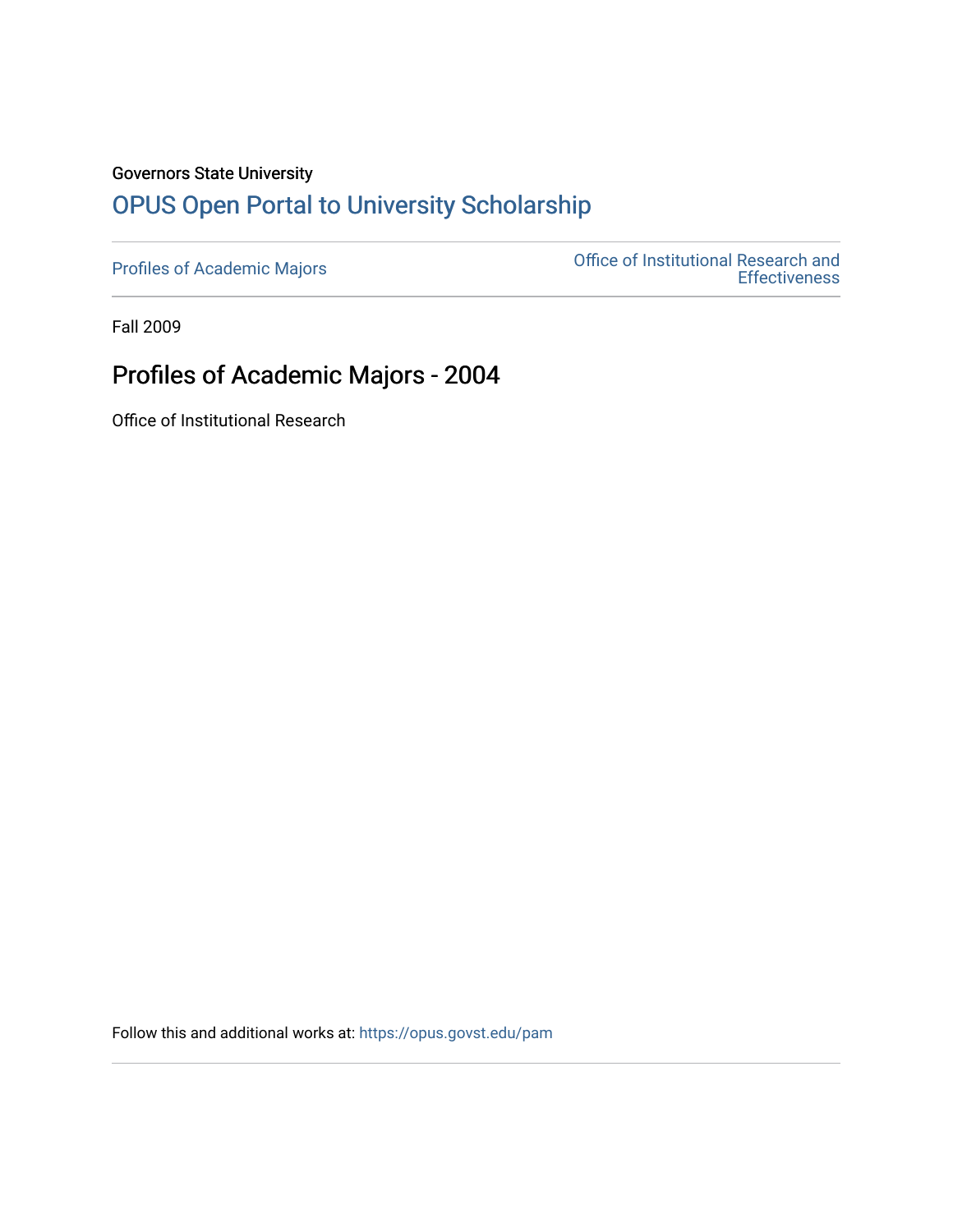#### **PROFILES OF ACADEMIC MAJORS -- FALL 2014 (INDEX)**

| <b>ACADEMIC MAJOR (LEVEL)</b>                                                                                    | <b>COLLEGE</b><br><b>DIV/DEPT</b> |                  | <b>ACADEMIC MAJOR (LEVEL)</b>              | <b>COLLEGE</b>             | <b>DIV/DEPT</b> |  |
|------------------------------------------------------------------------------------------------------------------|-----------------------------------|------------------|--------------------------------------------|----------------------------|-----------------|--|
| UNIVERSITY TOTAL ALL STUDENTS                                                                                    |                                   |                  | <b>COLLEGE OF EDUCATION (TOTAL)</b>        | CE                         |                 |  |
| UNIVERSITY ALL UNDERGRADUATE (U)                                                                                 |                                   |                  | COLLEGE OF EDUCATION (U)                   | CE                         |                 |  |
| UNIVERSITY ALL GRADUATES (M)                                                                                     |                                   |                  | EARLY CHILDHOOD EDUCATION (U)              | $\mathsf{CE}$              | <b>EDUC</b>     |  |
| UNIVERSITY TOTAL CLASSIFIED UNDERGRADUATES (U)                                                                   |                                   |                  | ELEMENTARY and MIDDLE SCHOOL EDUCATION (U) | CE                         | <b>EDUC</b>     |  |
| UNIVERSITY TOTAL CLASSIFIED GRADUATES (M)                                                                        |                                   |                  | PSYCHOLOGY (U)                             | CE                         | <b>PSCO</b>     |  |
| COLLEGE OF ARTS & SCIENCES (TOTAL)                                                                               | CAS                               |                  | COLLEGE OF EDUCATION (M & D)               | <b>CE</b>                  |                 |  |
| COLLEGE OF ARTS & SCIENCES (U)                                                                                   | CAS                               |                  | COUNSELING (M)                             | CE                         | <b>PSCO</b>     |  |
| ANTHROPOLOGY & SOCIOLOGY (U)                                                                                     | CAS                               | <b>HSS/LIBA</b>  | COUNSELOR EDUCATION & SUPERVISION (D)      | CE                         | <b>PSCO</b>     |  |
| ART (U)                                                                                                          | CAS                               | <b>CVPA</b>      | EARLY CHILDHOOD EDUCATION (M)              | CE                         | <b>EDUC</b>     |  |
| BIOLOGY (U)                                                                                                      | CAS                               | SCI              | EDUCATION (M)                              | CE                         | <b>EDUC</b>     |  |
| CHEMISTRY (U)                                                                                                    | CAS                               | SCI              | EDUCATIONAL ADMINISTRATION (M)             | CE                         | <b>EDUC</b>     |  |
| COMMUNICATIONS (U)                                                                                               | CAS                               | CVPA             | INTERDISCIPLINARY LEADERSHIP (D)           | CE                         | <b>EDUC</b>     |  |
| COMPUTER SCIENCE (U)                                                                                             | CAS                               | SCI              | MULTICATEGORICAL SPECIAL EDUCATION (M)     | CE                         | <b>EDUC</b>     |  |
| CRIMINAL JUSTICE (U)                                                                                             | CAS                               | <b>HSS/LIBA</b>  | PSYCHOLOGY (M)                             | CE                         | P&C             |  |
| ENGLISH (U)                                                                                                      | CAS                               | <b>HSS/LIBA</b>  | READING (M)                                | <b>CE</b>                  | <b>EDUC</b>     |  |
| HISTORY (U)                                                                                                      | CAS                               | <b>HSS/LIBA</b>  | SCHOOL PSYCHOLOGY (M)                      | CE                         | <b>PSCO</b>     |  |
| INFORMATION TECHNOLOGY (U)                                                                                       | CAS                               | SCI              | URBAN TEACHER EDUCATION (M)                | CE                         | EDUC            |  |
| INTEGRATIVE STUDIES (U) (Discontinued)                                                                           | CAS                               | <b>HSS/LIBA</b>  |                                            |                            |                 |  |
| INTERDISCIPLINARY STUDIES (U)                                                                                    | CAS                               | <b>HSS/LIBA</b>  | COLLEGE OF HEALTH PROFESSIONS (TOTAL)      | <b>CHHS</b>                |                 |  |
| MATHEMATICS (U)                                                                                                  | CAS                               | SCI              | COLLEGE OF HEALTH PROFESSIONS (U)          | <b>CHHS</b>                |                 |  |
| MEDIA STUDIES (U)                                                                                                | CAS                               | <b>HSS/LIBA</b>  | COMMUNICATION DISORDERS (U)                | <b>CHHS</b>                | <b>CDIS</b>     |  |
| POLITICAL SCIENCE (U)                                                                                            | CAS                               | <b>HSS</b>       | COMMUNITY HEALTH (U)                       | <b>CHHS</b>                | <b>ASBH</b>     |  |
| SOCIAL SCIENCES (U)                                                                                              | CAS                               | <b>HSS/LIBA</b>  | HEALTH ADMINSTRATION (U)                   | <b>CHHS</b>                | <b>HLAD</b>     |  |
| THEATRE AND PERFORMANCE STUDIES (U)                                                                              | CAS                               | <b>CVPA</b>      | NURSING (U)                                | <b>CHHS</b>                | <b>NURS</b>     |  |
|                                                                                                                  |                                   |                  | SOCIAL WORK (U)                            | <b>CHHS</b>                | <b>SOCW</b>     |  |
| COLLEGE OF ARTS & SCIENCES (M)                                                                                   | CAS                               |                  |                                            |                            |                 |  |
| ANALYTICAL CHEMISTRY (M)                                                                                         | CAS                               | <b>SCI</b>       | COLLEGE OF HEALTH PROFESSIONS (M & D)      | <b>CHHS</b>                |                 |  |
| ART (M)                                                                                                          | CAS                               | <b>CVPA/LIBA</b> | ADDICTIONS STUDIES (M)                     | CHHS                       | ASBH            |  |
| COMMUNICATIONS & TRAINING (M)                                                                                    | CAS                               | CVPA/LIBA        | COMMUNICATION DISORDERS (M)                | CHHS                       | CDIS            |  |
| COMPUTER SCIENCE (M)                                                                                             | CAS                               | SCI              | HEALTH ADMINSTRATION (M)                   | CHHS                       | <b>HLAD</b>     |  |
| CRIMINAL JUSTICE (M)                                                                                             | CAS                               | <b>HSS/LIBA</b>  | NURSING (M)                                | <b>CHHS</b>                | <b>NURS</b>     |  |
| ENGLISH (M)                                                                                                      | CAS                               | <b>HSS/LIBA</b>  | NURSING (D)                                | <b>CHHS</b>                | <b>NURS</b>     |  |
| ENVIRONMENTAL BIOLOGY (M)                                                                                        | CAS                               | <b>SCI</b>       | OCCUPATIONAL THERAPY (M)                   | <b>CHHS</b>                | OCCT            |  |
| INDEPENDENT FILM & DIGITAL IMAGING (M)                                                                           | CAS                               | <b>CVPA/LIBA</b> | OCCUPATIONAL THERAPY (D)                   | <b>CHHS</b>                | OCCT            |  |
| MATHEMATICS (M)                                                                                                  | CAS                               | SCI              | PHYSICAL THERAPY (M) (Discontinued)        | <b>CHHS</b>                | PHYT            |  |
| POLITICAL & JUSTICE STUDIES (M)                                                                                  | CAS                               | <b>HSS/LIBA</b>  | PHYSICAL THERAPY (D)<br>SOCIAL WORK (M)    | <b>CHHS</b><br><b>CHHS</b> | PHYT            |  |
|                                                                                                                  |                                   |                  |                                            |                            | <b>SOCW</b>     |  |
| (TOTAL)                                                                                                          | <b>CBPA</b>                       |                  | UNDECLARED / NON-DEGREE-SEEKING (TOTAL)    |                            |                 |  |
| COLLEGE OF BUSINESS & PUBLIC ADMINISTRATION (U)                                                                  |                                   |                  | UNDECLARED / NON-DEGREE-SEEKING (U)        |                            |                 |  |
| ACCOUNTING (U)                                                                                                   | CBPA                              | <b>ACFM</b>      | UNDECLARED / NON-DEGREE-SEEKING (M)        |                            |                 |  |
| BUSINESS & ADMINISTRATION (U)                                                                                    | CBPA                              | <b>MMPA</b>      |                                            |                            |                 |  |
| BUSINESS & APPLIED SCIENCE (U)                                                                                   | CBPA                              | <b>MMPA</b>      |                                            |                            |                 |  |
| ECONOMICS (U/BA)                                                                                                 | CBPA                              |                  |                                            |                            |                 |  |
| ECONOMICS (U/BS)                                                                                                 | CBPA                              |                  |                                            |                            |                 |  |
| ENTREPRENEURSHIP (U)                                                                                             | CBPA                              | <b>MMPA</b>      |                                            |                            |                 |  |
| MANAGEMENT, INFORMATION SYSTEMS (U) (Discontinued)<br><b>COLLEGE OF BUSINESS &amp; PUBLIC ADMINISTRATION (M)</b> | CBPA                              | <b>ACFM</b>      |                                            |                            |                 |  |
| ACCOUNTING (M)                                                                                                   | CBPA                              | <b>ACFM</b>      |                                            |                            |                 |  |
| BUSINESS ADMINISTRATION (M)                                                                                      | CBPA                              | <b>MMPA</b>      |                                            |                            |                 |  |
| MANAGEMENT, INFORMATION SYSTEMS (M)                                                                              | CBPA                              | <b>ACFM</b>      |                                            |                            |                 |  |
| PUBLIC ADMINISTRATION (M)                                                                                        | CBPA                              | <b>MMPA</b>      |                                            |                            |                 |  |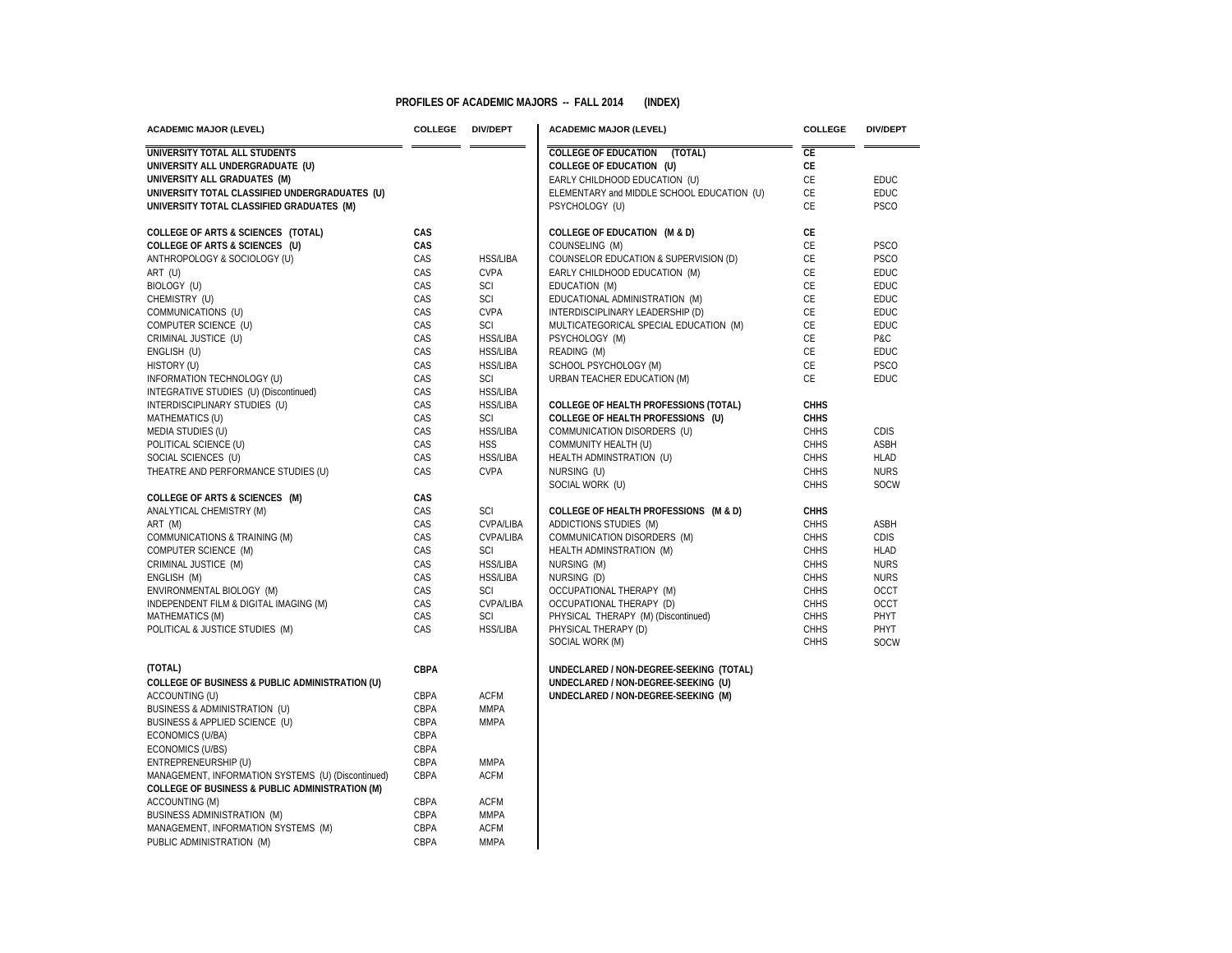## **OVERVIEW BY ACADEMIC MAJOR**

|                 |                                          |                         | <b>FALL 2014</b> |                   |                 |                |                  |  |
|-----------------|------------------------------------------|-------------------------|------------------|-------------------|-----------------|----------------|------------------|--|
|                 |                                          |                         |                  |                   |                 |                | <b>TOTAL AY</b>  |  |
|                 |                                          |                         |                  |                   |                 |                | (FA13, SP14,     |  |
| <b>CIP CODE</b> | <b>ACADEMIC MAJOR (LEVEL)</b>            | <b>COLLEGE DIV/DEPT</b> |                  | <b>ENROLLMENT</b> | <b>SCH</b>      | <b>DEGREES</b> | <b>SU14) SCH</b> |  |
|                 | <b>UNDERGRADUATE MAJORS</b>              |                         |                  |                   |                 |                |                  |  |
| 52.0301         | ACCOUNTING (U)                           | <b>CBPA</b>             | <b>ACFM</b>      | 181               | 1,884           | 53             | 4,109            |  |
| 45.1301         | ANTHROPOLOGY & SOCIOLOGY (U)             | CAS                     | <b>HSS/LIBA</b>  | 18                | 187             | $\overline{1}$ | 291              |  |
| 50.0701         | ART (U)                                  | CAS                     | <b>CVPA/LIBA</b> | 28                | 244             | 9              | 401              |  |
| 26.0101         | BIOLOGY (U)                              | CAS                     | SCI              | 137               | 1,287           | 22             | 2,399            |  |
| 52.0201         | <b>BUSINESS &amp; ADMINISTRATION (U)</b> | <b>CBPA</b>             | <b>MMPA</b>      | 376               | 3,572           | 86             | 8,159            |  |
| 52.0205         | BUSINESS & APPLIED SCIENCES (U)          | <b>CBPA</b>             | <b>MMPA</b>      | 35                | 266             | 9              | 869              |  |
| 40.0501         | CHEMISTRY (U)                            | CAS                     | SCI              | 35                | 330             | 3              | 613              |  |
| 51.0201         | COMMUNICATION DISORDERS (U)              | <b>CHHS</b>             | <b>CDIS</b>      | 123               | 1,053           | 43             | 2,748            |  |
| 9.0101          | COMMUNICATIONS (U)                       | CAS                     | <b>CVPA/LIBA</b> | 153               | 1,565           | 40             | 3,066            |  |
| 51.2208         | COMMUNITY HEALTH (U)                     | <b>CHHS</b>             | <b>ASBH</b>      | 131               | 1,318           | 22             | 2,817            |  |
| 11.0701         | COMPUTER SCIENCE (U)                     | CAS                     | SCI              | 89                | 982             | 27             | 1,800            |  |
| 43.0104         | CRIMINAL JUSTICE (U)                     | CAS                     | <b>HSS/LIBA</b>  | 320               | 3,082           | 105            | 6,988            |  |
| 13.1210         | EARLY CHILDHOOD EDUCATION (U)            | <b>CE</b>               | <b>EDUC</b>      | 74                | 745             | 12             | 1,383            |  |
| 13.1202         | ELEMENTARY EDUCATION (U)                 | CE                      | <b>EDUC</b>      | 135               | 1,423           | 18             | 2,835            |  |
| 23.0101         | ENGLISH (U)                              | CAS                     | <b>HSS/LIBA</b>  | 84                | 871             | 35             | 2,077            |  |
| 45.0601         | <b>ECONOMICS (U/BA)</b>                  | <b>CBPA</b>             | <b>ACFM</b>      | $\mathbf{1}$      | 12              | $\mathbf 0$    | 18               |  |
| 45.0601         | <b>ECONOMICS (U/BS)</b>                  | <b>CBPA</b>             | <b>ACFM</b>      | 3                 | 27              | $\mathbf 0$    | 27               |  |
| 52.0701         | ENTREPRENEURSHIP (U)                     | <b>CBPA</b>             | <b>MMPA</b>      | 9                 | 99              | $\overline{1}$ | 206              |  |
| 5.0299          | <b>GENERAL STUDIES (FRESHMEN)</b>        | CAS                     | <b>HSS</b>       | 242               | 3.747           | $\Omega$       | $\Omega$         |  |
| 51.0702         | HEALTH ADMINSTRATION (U)                 | <b>CHHS</b>             | <b>HLAD</b>      | 161               | 1,410           | 49             | 3,367            |  |
| 54.0101         | HISTORY (U)                              | CAS                     | <b>HIST</b>      | $\overline{7}$    | 67              | $\mathbf 0$    | 18               |  |
| 11.0103         | INFORMATION TECHNOLOGY (U)               | CAS                     | SCI/LIBA         | 66                | 745             | $\Omega$       | 896              |  |
| 24.0101         | INTERDISCIPLINARY STUDIES (U)            | CAS                     | <b>HSS/LIBA</b>  | 416               | 3,475           | 218            | 8,269            |  |
| 52.1201         | MANAGEMENT INFORMATION SYSTEMS (U)       | <b>CBPA</b>             | <b>ACFM</b>      | $\Omega$          | $\Omega$        | $\Omega$       | N/A              |  |
| 27.0101         | MATHEMATICS (U)                          | CAS                     | SCI              | 45                | 463             | 14             | 1,162            |  |
| 9.0102          | <b>MEDIA STUDIES (U)</b>                 | CAS                     | <b>HSS/LIBA</b>  | 8                 | $\overline{88}$ | $\Omega$       | 9                |  |
| 51.3801         | NURSING (U)                              | <b>CHHS</b>             | <b>NURS</b>      | 113               | 957             | 66             | 2,079            |  |
| 45.1001         | POLITICAL SCIENCE (U)                    | CAS                     | <b>HSS</b>       | 13                | 129             | $\overline{1}$ | 168              |  |
| 42.0101         | PSYCHOLOGY (U)                           | CE                      | <b>PSCO</b>      | 366               | 3,853           | 99             | 7,808            |  |
| 45.0101         | SOCIAL SCIENCES (U)                      | CAS                     | <b>HSS/LIBA</b>  | 13                | 120             | 5              | 350              |  |
| 44.0701         | SOCIAL WORK (U)                          | <b>CHHS</b>             | SOCW             | 177               | 1.824           | 38             | 3,854            |  |
| 50.0501         | THEATER AND PERFORMANCE (U)              | CAS                     | <b>TAPS</b>      | 5                 | 42              | $\Omega$       | 42               |  |
| 00.0000         | UNDECLARED / NON-DEGREE-SEEKING (U)      | N/A                     | N/A              | 48                | 257             |                | 711              |  |
|                 | UNIVERSITY TOTAL UNDERGRADUATE STUDENTS  |                         |                  | 3,612             | 36,124          | 976            | 69,539           |  |
|                 | <b>UNIVERSITY GRAND TOTAL</b>            |                         |                  | 5,943             | 53,719          | 1.619          | 114,478          |  |